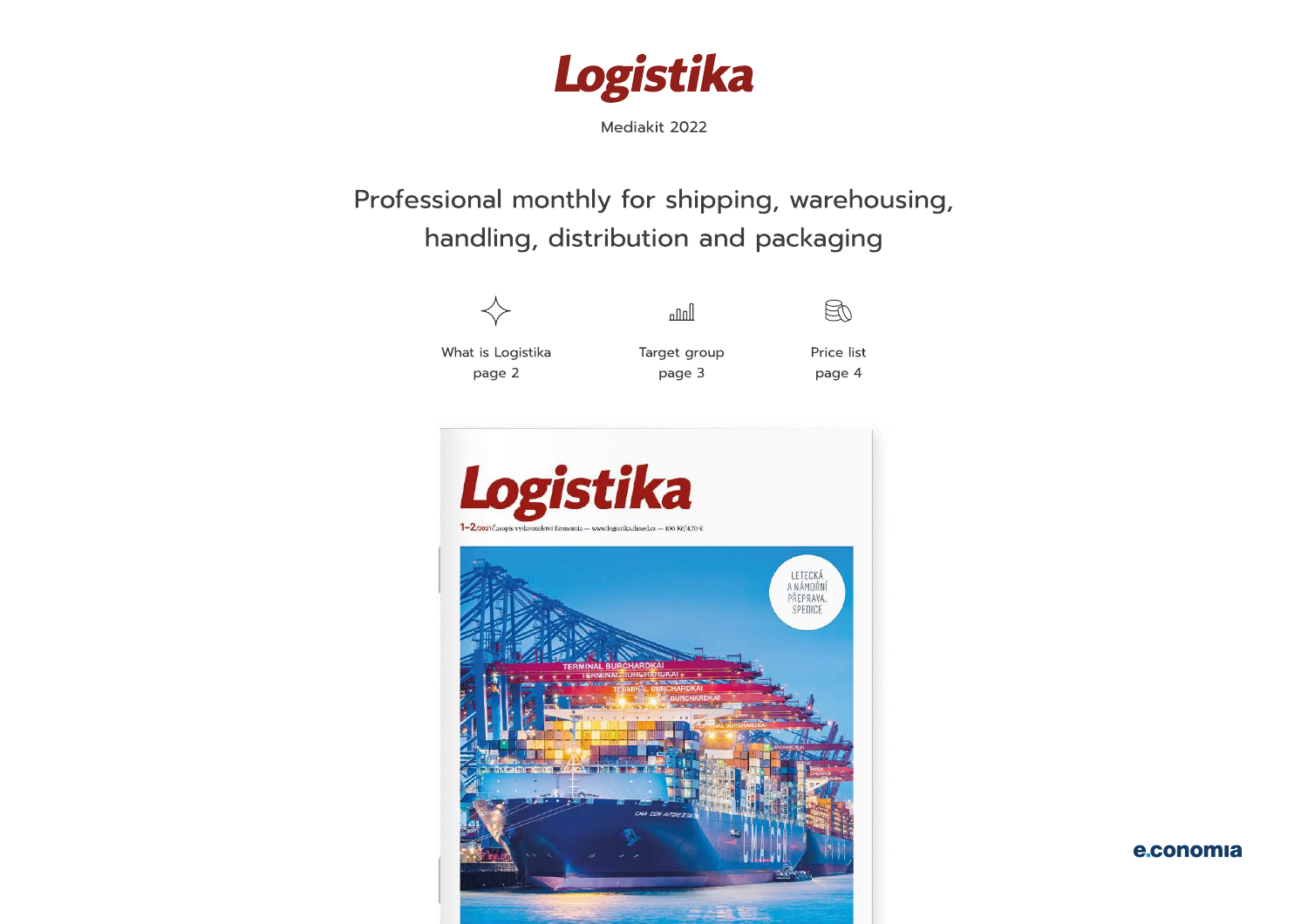

\* In other sections, we also deal with other topics such as storage, freight transport, IT, real estate, supply chains, and so on.

The subscribers' service of the magazine includes a Czech information portal and an electronic newsletter, distributed to e-mail boxes of subscribers in PDF format.

Printed impression: 2,000 copies Number of issues per year: 10 Average extent: 52 pages

| <b>Air and Maritime Transport, Forwarding</b>                                                              |
|------------------------------------------------------------------------------------------------------------|
| Logistics parks, human resources in logistics, development                                                 |
| <b>Logistics and transport in international trade</b>                                                      |
| Logistics services, sustainable logistics                                                                  |
| <b>Automation and robotics in logistics</b>                                                                |
| Common Insert - published as a separate magazine inserted in Logistika<br>and the daily Hospodářské noviny |
| Road, rail and combined transport, forwarding                                                              |
| Logistics in industry, technology in logistics                                                             |
| <b>Logistics in e-commerce</b>                                                                             |
| SPECIAL: bound-in insert in the middle of the Logistika magazine                                           |
| <b>Effective Storage</b>                                                                                   |
| Common Insert - published as a separate magazine inserted in Logistika<br>and the daily Hospodářské noviny |
| <b>IT and identification in logistics, packaging</b>                                                       |

web: www.logistika.ekonom.cz

Mediakit 2022

### Logistika

## What is Logistika Topics for 2022:<br>
Publishing date

Logistika (Logistics) is intended especially for corporate management and professionals making decisions on systems and additional solutions for the movement of materials and goods, especially in shipping, industry and wholesale and other industries. It provides a comprehensive overview of the status, innovations and trends in logistics. It maps the current practise and development in shipping, warehousing, materials' handling, distribution and utilization of information technologies at home and abroad. It enables the manufacturers and providers of logistic services to present technical means, information and control technology and offers of transport, shipping and other logistic services. The magazine closely cooperates with the Czech Logistics Association and specialists from practise and universities.  $\ddot{\phantom{0}}$ 

# 2. 2. 2022 6. 4. 2022 27. 7. 2022 2. 3. 2022 4. 5. 2022 7. 9. 2022 14. 12. 2022 5. 10. 2022 29. 6. 2022 16. 11. 2022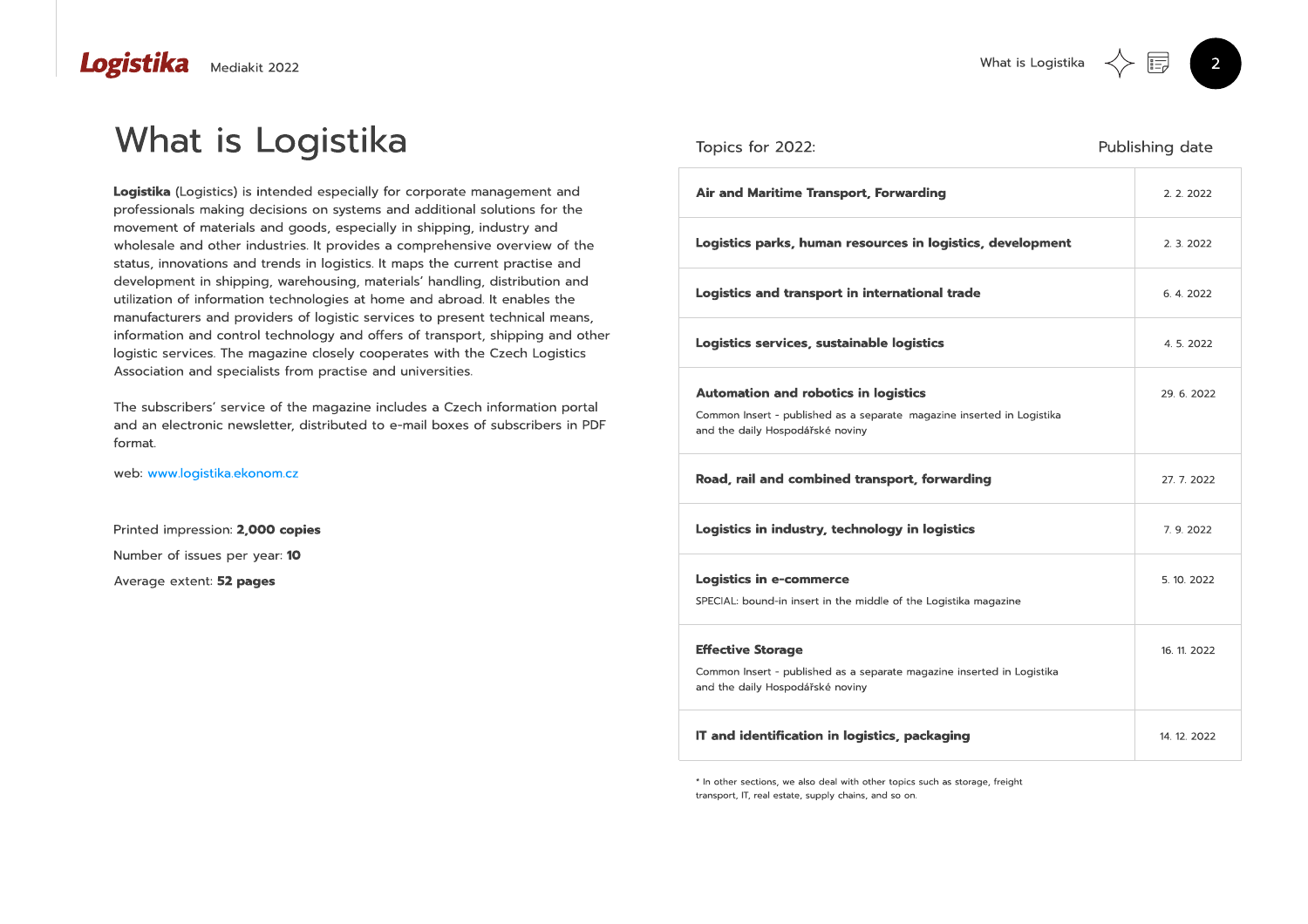## Readers of Logistika magazine

25 % 15 % **Transport** 

7 % **Education** 



16 % 34 %

16 % 7 %

10 %

# Directors,

top managers

Production and processing industry

Managers with 10 or more subordinates





IT

Managers with 1–9 subord.



Innovation, investment, services and finance

forwarding, trade



Handling, storage and packaging technology



Mediakit 2022